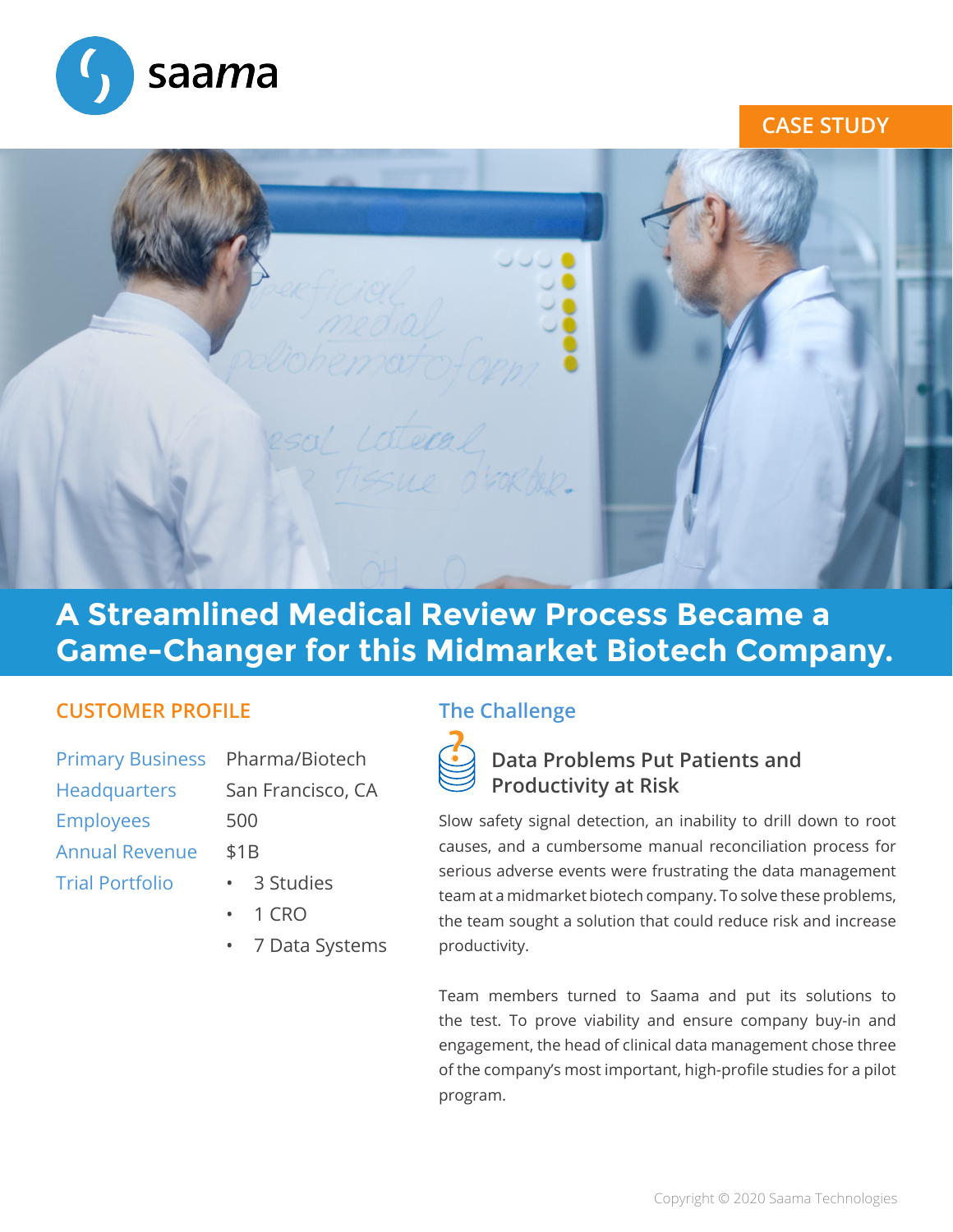### **Key Solution Components**

- > Data Aggregation
- > Real-Time Reporting
- > Streamlined SAE Review

#### **Why Saama?**

- > Full patient profile visualization, including the impact of AEs and medicines on lab results
- > Ability to monitor data quality trends
- > Better control over queries without adding staff
- > Ability to share data across platforms, partners, and teams

#### **Key Results**

- > Study teams saved 15 hours per month resolving queries
- > Database lock time decreased from six weeks to two weeks—a 67% improvement
- > Automated SAE reconciliation eliminated the need for an entire team of people engaged in manual work

#### **The Solution**

#### **Saama Solutions Deliver Insights and Efficiencies**

After implementing Saama's Operations Insights and Clinical Insights offerings, along with robust reporting and analytics capabilities, the biotech company soon saw dramatic risk and performance improvements.

With color-coded, automated alerts and a built-in collaborative task management system, study teams had a much easier time addressing areas of concern such as missing data, timely follow-up, and catching issues early.

What's more, a custom reporting tool simplified the process of reconciling data on serious adverse events (SAE) between the company's EDC and Oracle's Argus safety database. The reporting tool automatically pulls in data from both systems and matches the records, quickly highlighting discrepancies in terms, start dates, and end dates. Color coding allows human reviewers from the data management team to easily identify problems that need fixing.

Before the tool was created, two groups of people were engaged in a tedious, manual process that took many hours and yet was still prone to error. Now, the record matching process runs itself.

To get people to use the solution consistently, we deployed it on some of our most important, high-profile studies. Right away we started to realize increased efficiencies. **" "** *Head of Clinical Data Management*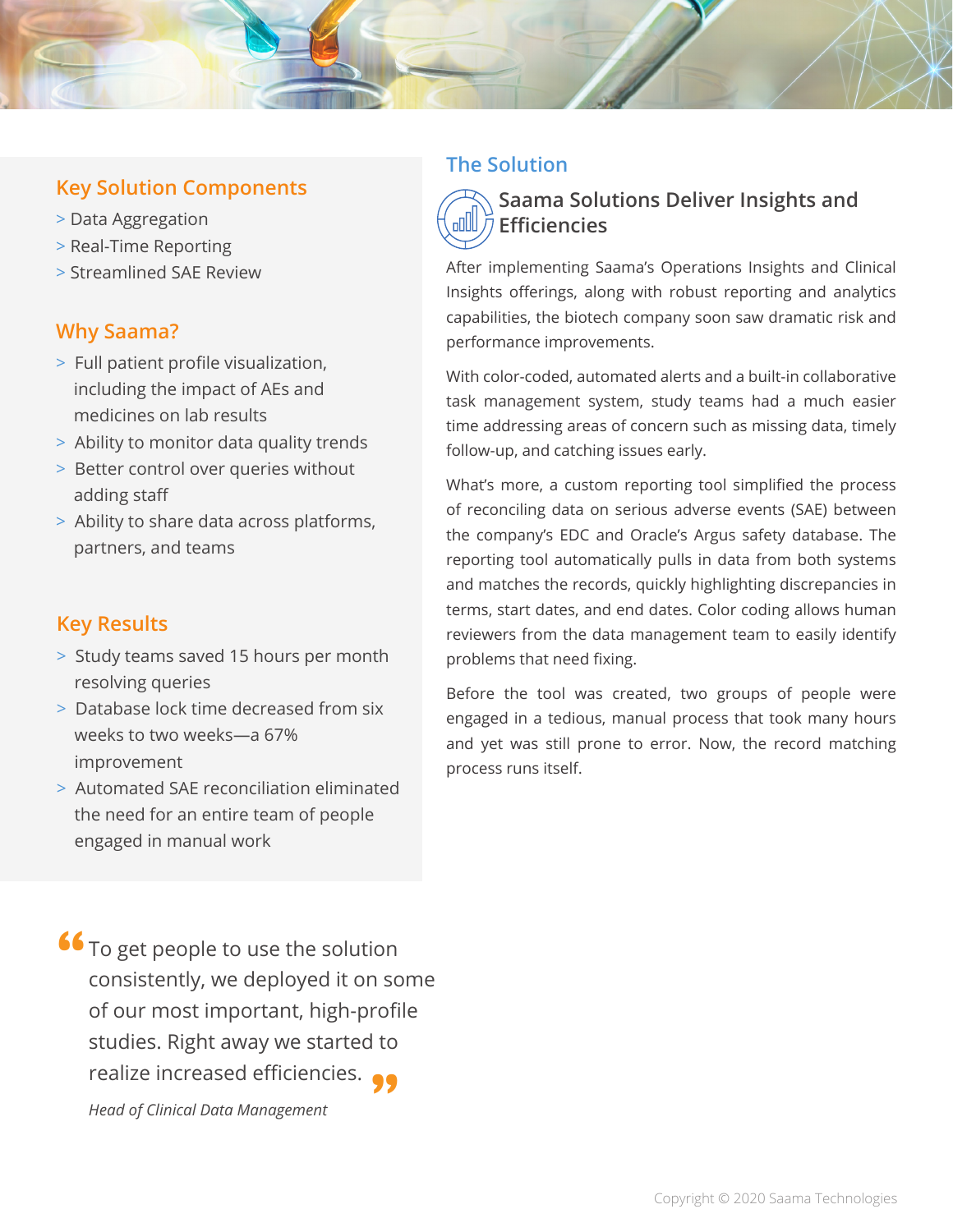#### **Saama Products**



#### **Operations Insights**

**Optimizes portfolio oversight, enrollment, subject compliance, and site productivity processes to deliver milestones on time.**



## **Clinical Insights**

**Brings all safety- and subject-level data into a unified structure, for consistent and proactive medical review and safety signal analysis. Confidence in Saama Solutions Keeps** 

#### **Results**



After implementing the Saama solutions, study teams saved 15 hours per month resolving queries, SAE reconciliation went from three months to one week, and key stakeholders were able to make better-informed decisions based on real-time information.

In addition to impressive productivity benefits, safety risk was reduced and compliance improved across studies. Using powerful features such as Graphical Patient Profiles, Dynamic Line Listings, and Subject Compliance Views in Clinical Insights, study teams started reviewing adverse events, concomitant medical data, and medical histories for each patient and cohort on a daily basis.

#### **Next Steps**



# **Growing**

#### **Get Started with Saama Today**

**Learn more about how Saama can help you protect your patients and reduce risk.** 

**Visit saama.com or call us at 888-205-3500.**

**[www.saama.com](http://www.saama.com) Request a Demo**

After the three studies in the pilot program were completed, the biotech company started using Saama solutions for more of its studies. Currently, the number of company studies benefiting from Saama is in the double digits, with more studies being added on a consistent basis.

According to the company's head of clinical data management, study teams "couldn't be more pleased with the ability to quickly identify and act upon safety signals and speed the medical review process."